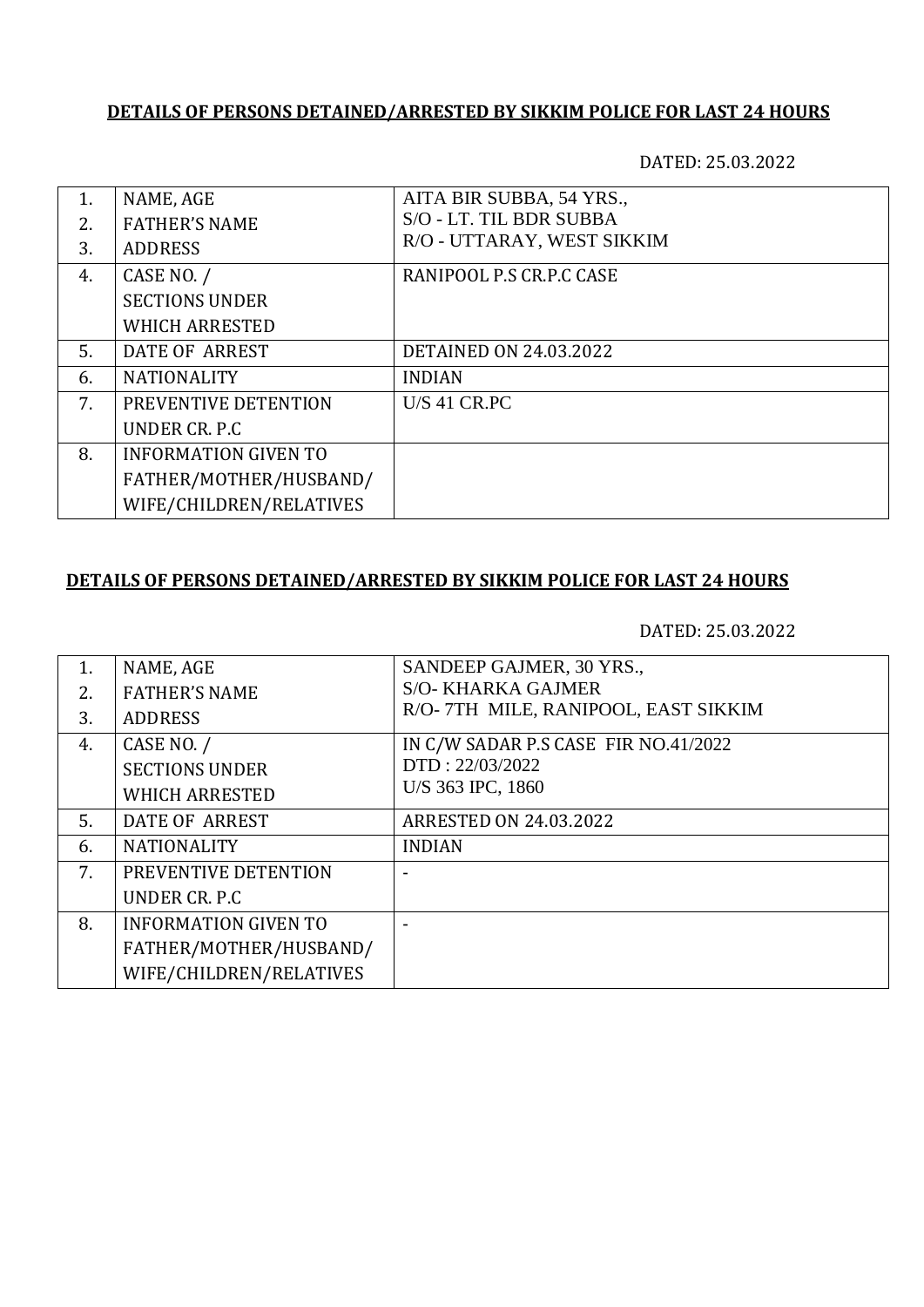DATED: 25.03.2022

| 1. | NAME, AGE                   | DAWA SHERPA, 48 YRS.          |
|----|-----------------------------|-------------------------------|
| 2. | <b>FATHER'S NAME</b>        | <b>S/O- DANU SHERPA</b>       |
| 3. | <b>ADDRESS</b>              | R/O- CHANDMARI, EAST SIKKIM   |
| 4. | CASE NO. /                  | SADAR P.S CR.P.C CASE         |
|    | <b>SECTIONS UNDER</b>       |                               |
|    | <b>WHICH ARRESTED</b>       |                               |
| 5. | DATE OF ARREST              | <b>DETAINED ON 24.03.2022</b> |
| 6. | <b>NATIONALITY</b>          | <b>INDIAN</b>                 |
| 7. | PREVENTIVE DETENTION        | <b>U/S 151 CR.PC</b>          |
|    | UNDER CR. P.C.              |                               |
| 8. | <b>INFORMATION GIVEN TO</b> |                               |
|    | FATHER/MOTHER/HUSBAND/      |                               |
|    | WIFE/CHILDREN/RELATIVES     |                               |

### **DETAILS OF PERSONS DETAINED/ARRESTED BY SIKKIM POLICE FOR LAST 24 HOURS**

| NAME, AGE                   | PRAKASH SUBBA, 34 YRS.,                         |
|-----------------------------|-------------------------------------------------|
| <b>FATHER'S NAME</b>        | <b>S/O- DIL BDR SUBBA</b>                       |
| <b>ADDRESS</b>              | R/O- SIRWANI SINGTAM                            |
| CASE NO. /                  | SINGTAM P.S CASE FIR NO: 14/2022                |
| <b>SECTIONS UNDER</b>       | DATED:24.03.2022                                |
|                             | U/S 22/27 NDPS ACT 1985                         |
|                             | R/W SEC 7(A)(B)/14 OF SADA 2006                 |
|                             | R/W SEC 9(1) (B)/9(4)(B) SAD AMENDMENT ACT 2017 |
| <b>DATE OF ARREST</b>       | <b>ARRESTED ON 24.03.2022</b>                   |
| <b>NATIONALITY</b>          | <b>INDIAN</b>                                   |
| PREVENTIVE DETENTION        |                                                 |
| UNDER CR. P.C.              |                                                 |
| <b>INFORMATION GIVEN TO</b> |                                                 |
| FATHER/MOTHER/HUSBAND/      |                                                 |
| WIFE/CHILDREN/RELATIVES     |                                                 |
|                             | <b>WHICH ARRESTED</b>                           |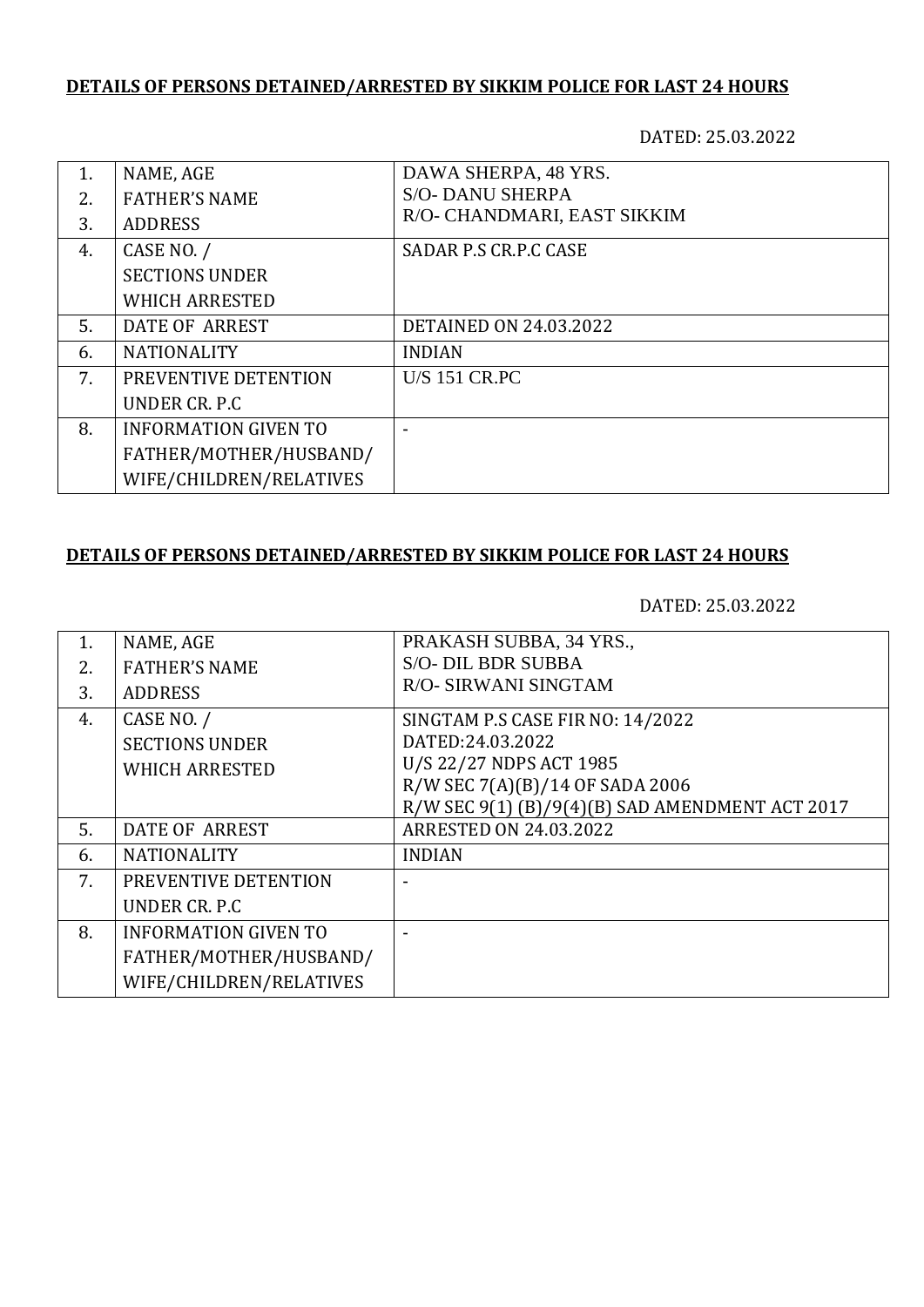DATED: 25.03.2022

| 1. | NAME, AGE                   | SANJAY KAMI, 21 YRS.,                    |
|----|-----------------------------|------------------------------------------|
| 2. | <b>FATHER'S NAME</b>        | <b>S/O - RITTHAY KAMI</b>                |
| 3. | <b>ADDRESS</b>              | R/O - GREENDALE, TADONG, GANGTOK         |
| 4. | CASE NO. /                  | RANGPO P.S CASE FIR NO.13/2022           |
|    | <b>SECTIONS UNDER</b>       | DTD: 25.03.2022                          |
|    | <b>WHICH ARRESTED</b>       | U/S 7/9/14 OF SADA ACT 2006              |
|    |                             | R/W 9(1) (C) OF SADA AMENDMENT ACT, 2017 |
|    |                             | R/W 120B OF IPC                          |
| 5. | DATE OF ARREST              | <b>ARRESTED ON 24.03.2022</b>            |
| 6. | <b>NATIONALITY</b>          | <b>INDIAN</b>                            |
| 7. | PREVENTIVE DETENTION        |                                          |
|    | UNDER CR. P.C               |                                          |
| 8. | <b>INFORMATION GIVEN TO</b> |                                          |
|    | FATHER/MOTHER/HUSBAND/      |                                          |
|    | WIFE/CHILDREN/RELATIVES     |                                          |

#### **DETAILS OF PERSONS DETAINED/ARRESTED BY SIKKIM POLICE FOR LAST 24 HOURS**

| $\mathbf{1}$ . | NAME, AGE                   | NIRMAL CHETTRI, 30 YRS.,         |
|----------------|-----------------------------|----------------------------------|
| 2.             | <b>FATHER'S NAME</b>        | S/O - PREM BDR. CHETTRI          |
| 3.             | <b>ADDRESS</b>              | R/O - LOWER TARPIN RHENOCK       |
| 4.             | CASE NO. /                  | RHENOCK P.S CASE FIR NO. 05/2022 |
|                | <b>SECTIONS UNDER</b>       | DTD: 24/03/2022                  |
|                | <b>WHICH ARRESTED</b>       | U/S 4 OF POCSO ACT, 2012         |
| 5.             | DATE OF ARREST              | <b>ARRESTED ON 24.03.2022</b>    |
| 6.             | <b>NATIONALITY</b>          | <b>INDIAN</b>                    |
| 7.             | PREVENTIVE DETENTION        |                                  |
|                | UNDER CR. P.C.              |                                  |
| 8.             | <b>INFORMATION GIVEN TO</b> |                                  |
|                | FATHER/MOTHER/HUSBAND/      |                                  |
|                | WIFE/CHILDREN/RELATIVES     |                                  |